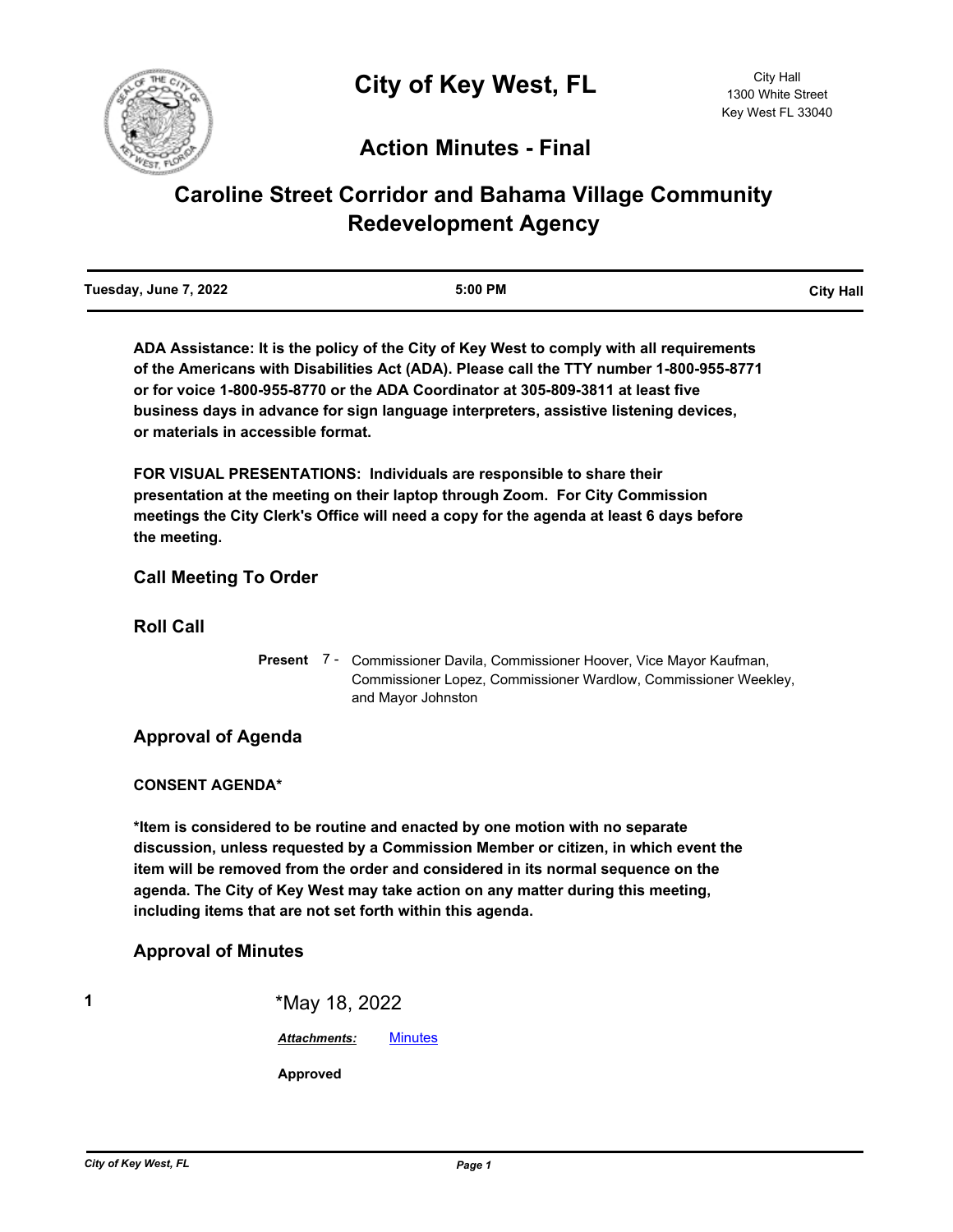#### **Resolutions**

**2** \*Cancelling the contract between the City and One Source Restoration & Building Services, Inc. in response to ITB #21-014 for Re-bid Conch Republic Seafood Company (CRSC) Roof Replacement - Key West Historic Seaport (KB75021901); Authorizing budget transfers and adjustments, if necessary; Authorizing the City Manager to execute any necessary documents upon consent of the City Attorney.

| <b>Sponsors:</b> | City Manager McLauchlin  |
|------------------|--------------------------|
| Attachments:     | Resolution               |
|                  | <b>Executive Summary</b> |
|                  | Res #21-162              |
|                  | <b>Contract</b>          |
|                  | NTP                      |
|                  |                          |

**Passed**

Enactment No: Res 22-135

**3** \*Approving the attached "Task Order 2022-01 Architectural & Engineering Design and Technical Services Key West Bight Plaza Design" between the City/CRA and William P. Horn Architect, PA in an amount not to exceed \$73,950.00; Authorizing the City Manager to execute necessary documents on behalf of the City/CRA, upon consent of the City Attorney; Authorizing any necessary budget amendments and transfers.

*Sponsors:* City Manager McLauchlin

**[Resolution](http://KeyWest.legistar.com/gateway.aspx?M=F&ID=91054160-04ab-4244-80f8-9b93e59cdf68.pdf) [Executive Summary](http://KeyWest.legistar.com/gateway.aspx?M=F&ID=f9b694eb-5fdc-40c3-89b9-81ab96796245.pdf)** [Proposal](http://KeyWest.legistar.com/gateway.aspx?M=F&ID=3b99ae3b-e86a-4d59-9110-1c79d068fae2.pdf) [Res #20-141](http://KeyWest.legistar.com/gateway.aspx?M=F&ID=0a72eaa0-a29d-4680-a182-cdf2ea883005.pdf) [Contract Extension](http://KeyWest.legistar.com/gateway.aspx?M=F&ID=792bb6ff-0067-4fcc-909f-39b7c5dd054b.pdf) *Attachments:*

#### **Passed**

Enactment No: Res 22-136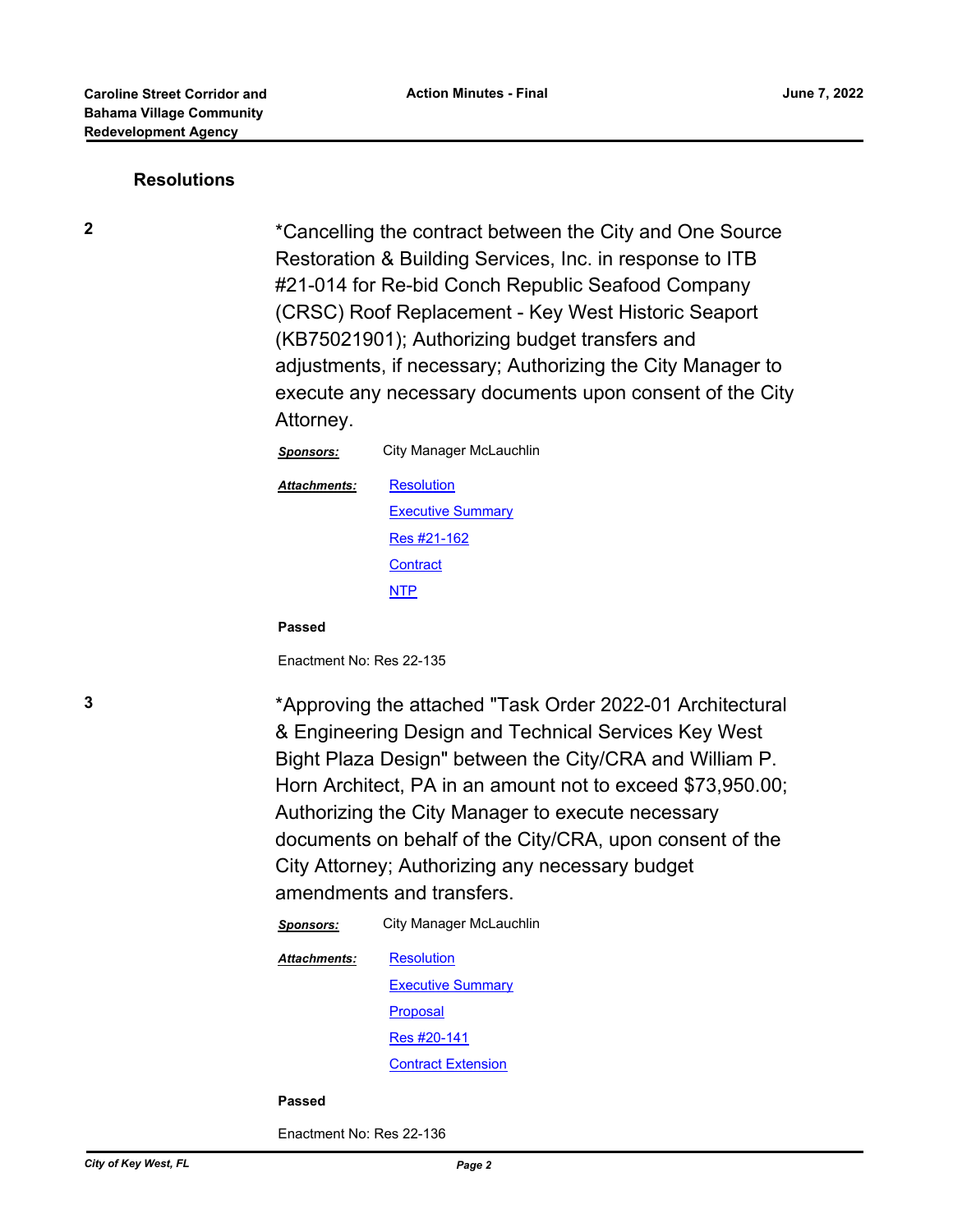**4** \*Approving the attached "Assignment of Water Testing Services Agreement" to assign a contract for water testing between the City/CRA and Flowers Chemical Laboratories to Eurofins Environment Testing Southeast, LLC on the same terms and conditions; Authorizing the City Manager to execute necessary documents upon consent of the City Attorney.

| Sponsors:           | City Manager McLauchlin                           |
|---------------------|---------------------------------------------------|
| <b>Attachments:</b> | <b>Resolution</b>                                 |
|                     | <b>Executive Summary</b>                          |
|                     | <b>Assignment</b>                                 |
|                     | Eurofins Insurance Certificate (Flowers) Key West |

[W-9 Eurofins Environment Testing Southeast, LLC - DBA Eurofins](http://KeyWest.legistar.com/gateway.aspx?M=F&ID=5724ae0e-70e9-4d4b-a968-26652827a0c2.pdf)  Flowers - W-9 [Current Contract Fully Executed](http://KeyWest.legistar.com/gateway.aspx?M=F&ID=bf96ed10-603a-461a-83eb-be518d58bc6f.pdf)

EUROFINS ENVIRONMENT TESTING SOUTHEAST, LLC - DE - [Department of State\\_ Division Of Corporations - Merger Filing - LLC](http://KeyWest.legistar.com/gateway.aspx?M=F&ID=515a2304-ccdf-4b0b-bae5-a1bea15c6c6e.pdf) [Flowers Acquisition Letter](http://KeyWest.legistar.com/gateway.aspx?M=F&ID=83986c5a-6b3e-40f6-8192-f1fc5b12e1ee.pdf)

[FLOWERS CHEMICAL LAB HOLDING, LLC - DE - Department of](http://KeyWest.legistar.com/gateway.aspx?M=F&ID=b74abefb-baa1-41b0-9c85-45f72f437f88.pdf)  State\_ Division Of Corporations - Merger Filing - LLC [FLOWERS CHEMICAL LAB HOLDING, LLC - FL - MERGER](http://KeyWest.legistar.com/gateway.aspx?M=F&ID=d4860ddd-3901-42b3-9736-220f77def6ec.pdf)

**Passed**

Enactment No: Res 22-137

#### **Approval of the Consent Agenda**

**A motion was made to Approve the Consent Agenda. The motion was carried unanimously.**